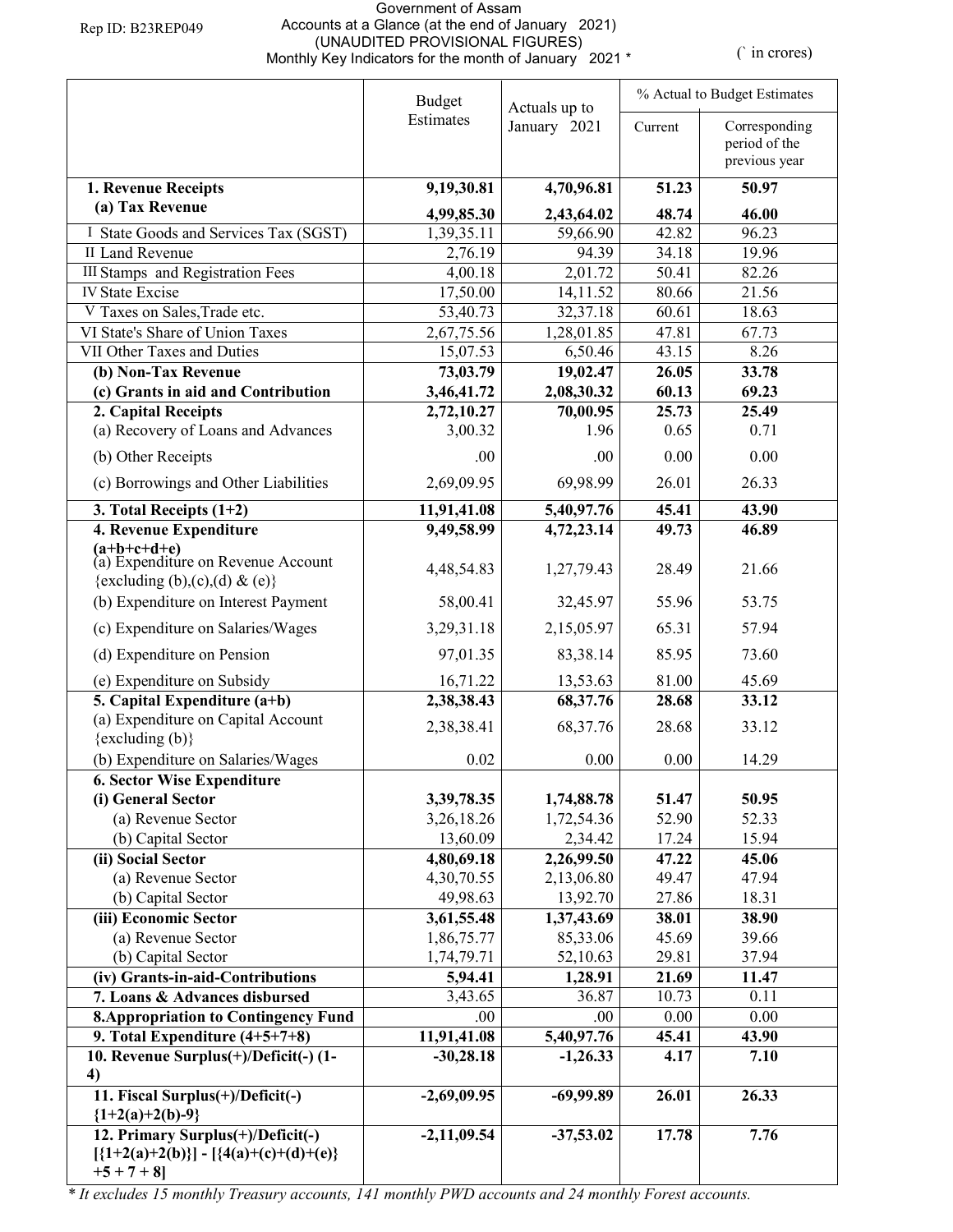| <b>Monthly Trend</b><br><b>REVENUE RECEIPTS</b>            |                |             |                |             |  |
|------------------------------------------------------------|----------------|-------------|----------------|-------------|--|
| of Monthly Accounts at a Glance)<br>(Refer to item<br>1(a) |                |             |                |             |  |
|                                                            |                |             |                | ( in crore) |  |
|                                                            |                | 2020-2021   |                | 2019-2020   |  |
| Mont                                                       | <b>Monthly</b> | Progressive | <b>Monthly</b> | Progressive |  |
| <b>APRIL</b>                                               | 15,13.19       | 15,13.19    | 30,85.62       | 30,85.62    |  |
| <b>MAY</b>                                                 | 25,84.15       | 40,97.34    | 29,77.98       | 60,63.60    |  |
| <b>JUNE</b>                                                | 24,39.17       | 65, 36. 52  | 21,45.42       | 82,09.01    |  |
| <b>JULY</b>                                                | 25,03.02       | 90,39.53    | 18,87.90       | 1,00,96.92  |  |
| <b>AUGUST</b>                                              | 24,71.75       | 1,15,11.28  | 26,18.18       | 1,27,15.10  |  |
| <b>SEPTEMBER</b>                                           | 27,48.39       | 1,42,59.68  | 22,56.73       | 1,49,71.83  |  |
| <b>OCTOBER</b>                                             | 28,51.99       | 1,71,11.66  | 22,13.54       | 1,71,85.38  |  |
| <b>NOVEMBER</b>                                            | 27,19.18       | 1,98,30.84  | 23,81.79       | 1,95,67.16  |  |
| <b>DECEMBER</b>                                            | 28,50.90       | 2,26,81.74  | 22,57.67       | 2,18,24.83  |  |
| <b>JANUARY</b>                                             | 16,82.28       | 2,43,64.02  | 22,67.05       | 2,40,91.88  |  |
| <b>FEBRUARY</b>                                            | 0.00           | 0.00        | 28,53.60       | 2,69,45.48  |  |
| MARCH (Pre)                                                | 0.00           | 0.00        | 1,11,60.40     | 3,81,05.89  |  |
| MARCH (Sup)                                                | 0.00           | 0.00        | 1,44.25        | 3,82,50.13  |  |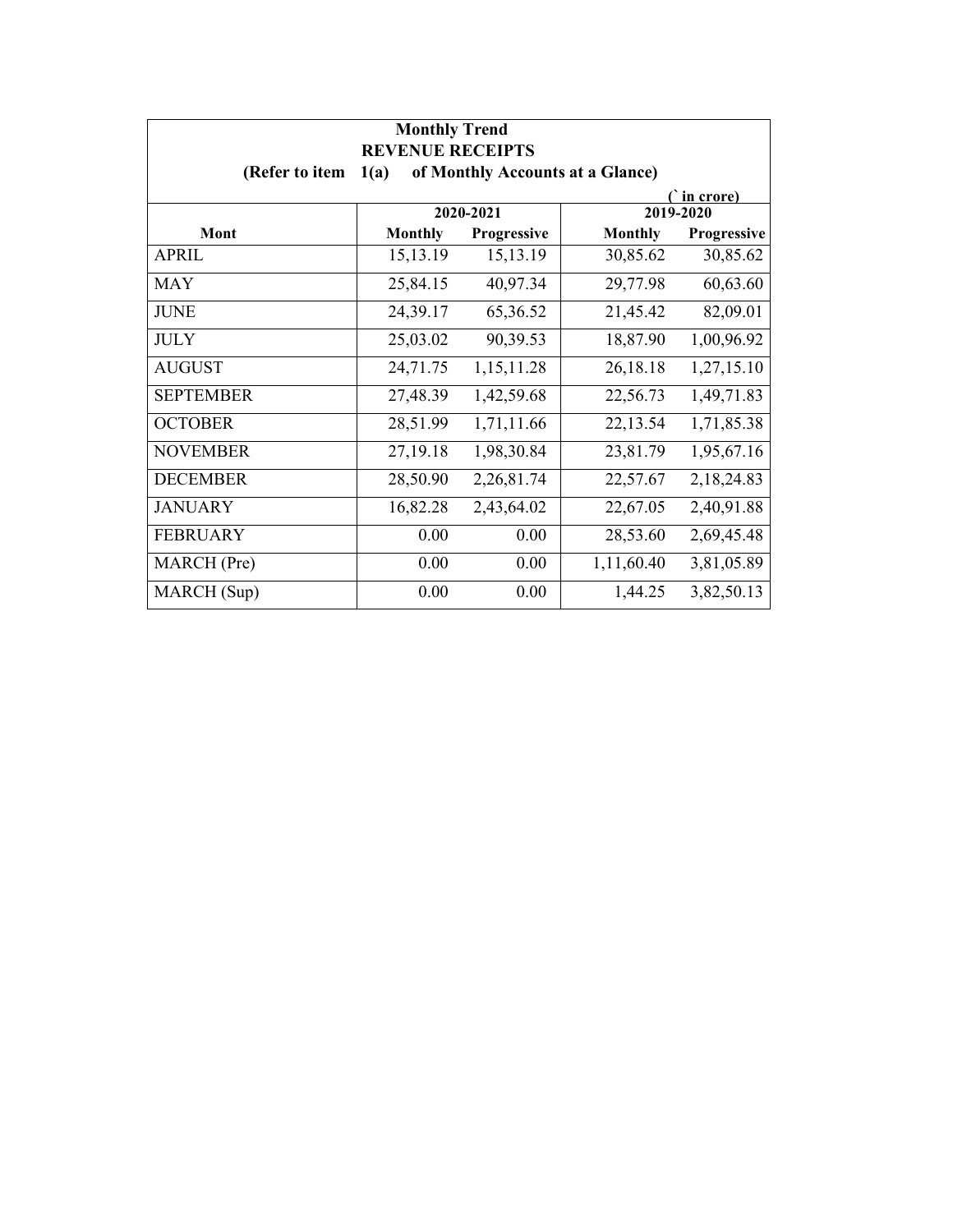| <b>Monthly Trend</b><br><b>REVENUE RECEIPTS</b> |                |             |                                  |             |
|-------------------------------------------------|----------------|-------------|----------------------------------|-------------|
| (Refer to item                                  | 1(b)           |             | of Monthly Accounts at a Glance) |             |
| (`in crore)<br>2019-2020                        |                |             |                                  |             |
|                                                 |                | 2020-2021   |                                  |             |
| Mont                                            | <b>Monthly</b> | Progressive | <b>Monthly</b>                   | Progressive |
| APRIL                                           | 16.13          | 16.13       | 65.08                            | 65.08       |
| <b>MAY</b>                                      | 2,42.67        | 2,58.80     | 10,62.98                         | 11,28.06    |
| <b>JUNE</b>                                     | 3,27.39        | 5,86.19     | 8,28.23                          | 19,56.29    |
| <b>JULY</b>                                     | 2,63.70        | 8,49.90     | 78.98                            | 20,35.27    |
| <b>AUGUST</b>                                   | 81.15          | 9,31.05     | 2,24.13                          | 22,59.40    |
| <b>SEPTEMBER</b>                                | 1,89.54        | 11,20.59    | 1,02.67                          | 23,62.07    |
| <b>OCTOBER</b>                                  | 2,14.65        | 13,35.24    | 85.93                            | 24,48.00    |
| <b>NOVEMBER</b>                                 | 2,63.31        | 15,98.56    | 2,22.71                          | 26,70.71    |
| <b>DECEMBER</b>                                 | 1,29.89        | 17,28.45    | 1,27.84                          | 27,98.55    |
| <b>JANUARY</b>                                  | 1,74.02        | 19,02.47    | 83.25                            | 28,81.79    |
| <b>FEBRUARY</b>                                 | 0.00           | 0.00        | 5,82.40                          | 34,64.19    |
| MARCH (Pre)                                     | 0.00           | 0.00        | 21,75.96                         | 56,40.15    |
| MARCH (Sup)                                     | 0.00           | 0.00        | $-1,00.81$                       | 55,39.35    |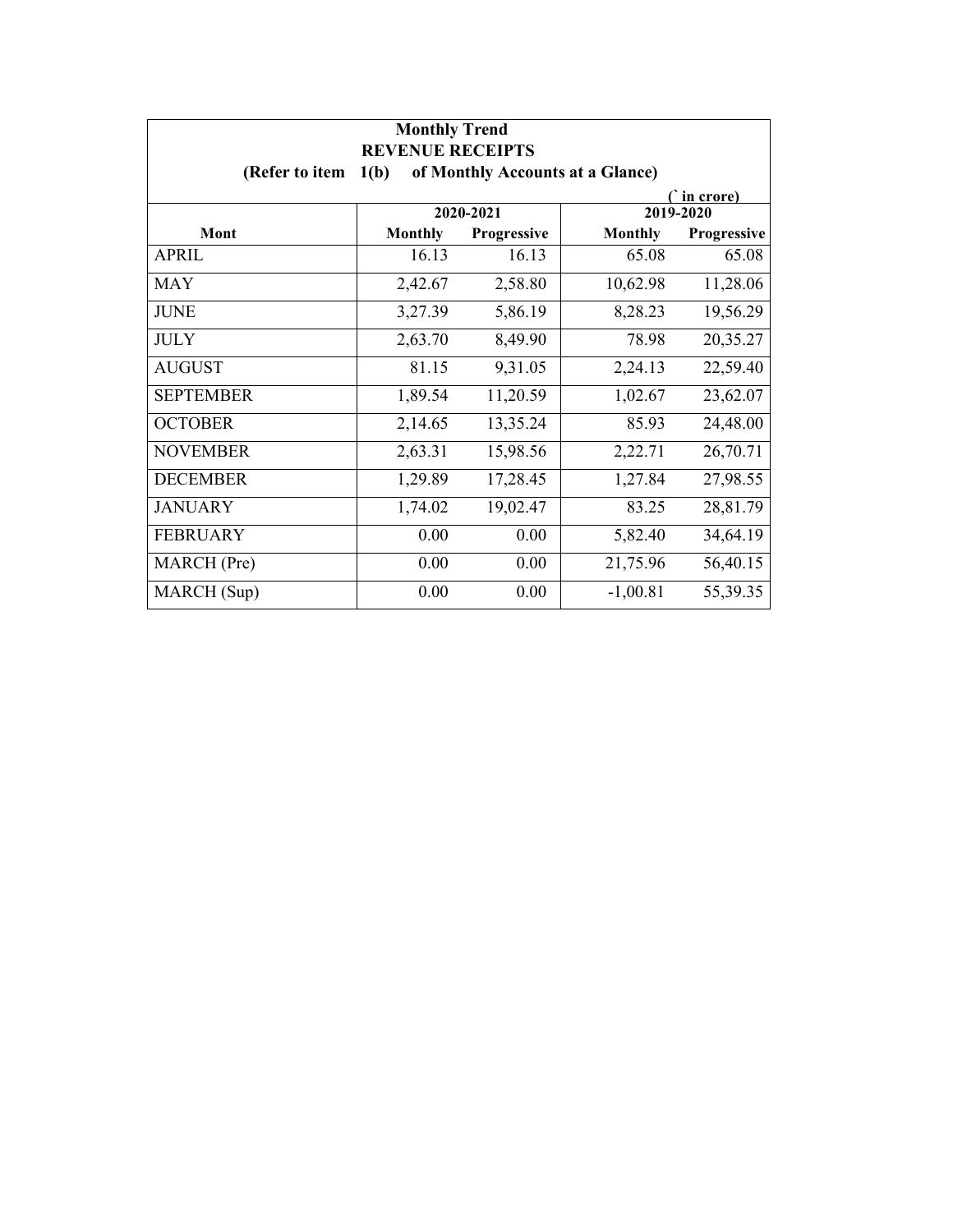| <b>Monthly Trend</b><br><b>REVENUE RECEIPTS</b> |                                          |             |                |             |  |  |
|-------------------------------------------------|------------------------------------------|-------------|----------------|-------------|--|--|
| (Refer to item                                  | of Monthly Accounts at a Glance)<br>1(c) |             |                |             |  |  |
| ( in crore)<br>2020-2021<br>2019-2020           |                                          |             |                |             |  |  |
|                                                 |                                          |             |                |             |  |  |
| Mont                                            | <b>Monthly</b>                           | Progressive | <b>Monthly</b> | Progressive |  |  |
| <b>APRIL</b>                                    | 23,68.84                                 | 23,68.84    | 15,39.60       | 15,39.60    |  |  |
| <b>MAY</b>                                      | 20,06.40                                 | 43,75.25    | 6,98.15        | 22,37.74    |  |  |
| <b>JUNE</b>                                     | 25,07.48                                 | 68,82.73    | 11,14.88       | 33,52.62    |  |  |
| <b>JULY</b>                                     | 24,41.80                                 | 93,24.53    | 10,70.71       | 44,23.34    |  |  |
| <b>AUGUST</b>                                   | 11,65.44                                 | 1,04,89.97  | 10,78.33       | 55,01.67    |  |  |
| <b>SEPTEMBER</b>                                | 14,54.97                                 | 1,19,44.94  | 29,26.66       | 84,28.33    |  |  |
| <b>OCTOBER</b>                                  | 16,07.11                                 | 1,35,52.05  | 14,87.18       | 99,15.51    |  |  |
| <b>NOVEMBER</b>                                 | 17,66.48                                 | 1,53,18.53  | 21,25.41       | 1,20,40.92  |  |  |
| <b>DECEMBER</b>                                 | 41,01.31                                 | 1,94,19.84  | 20,81.21       | 1,41,22.13  |  |  |
| <b>JANUARY</b>                                  | 14,10.48                                 | 2,08,30.32  | 12,81.01       | 1,54,03.14  |  |  |
| <b>FEBRUARY</b>                                 | 0.00                                     | 0.00        | 19,01.10       | 1,73,04.25  |  |  |
| MARCH (Pre)                                     | 0.00                                     | 0.00        | 34,10.67       | 2,07,14.92  |  |  |
| MARCH (Sup)                                     | 0.00                                     | 0.00        | $-9.31$        | 2,07,05.61  |  |  |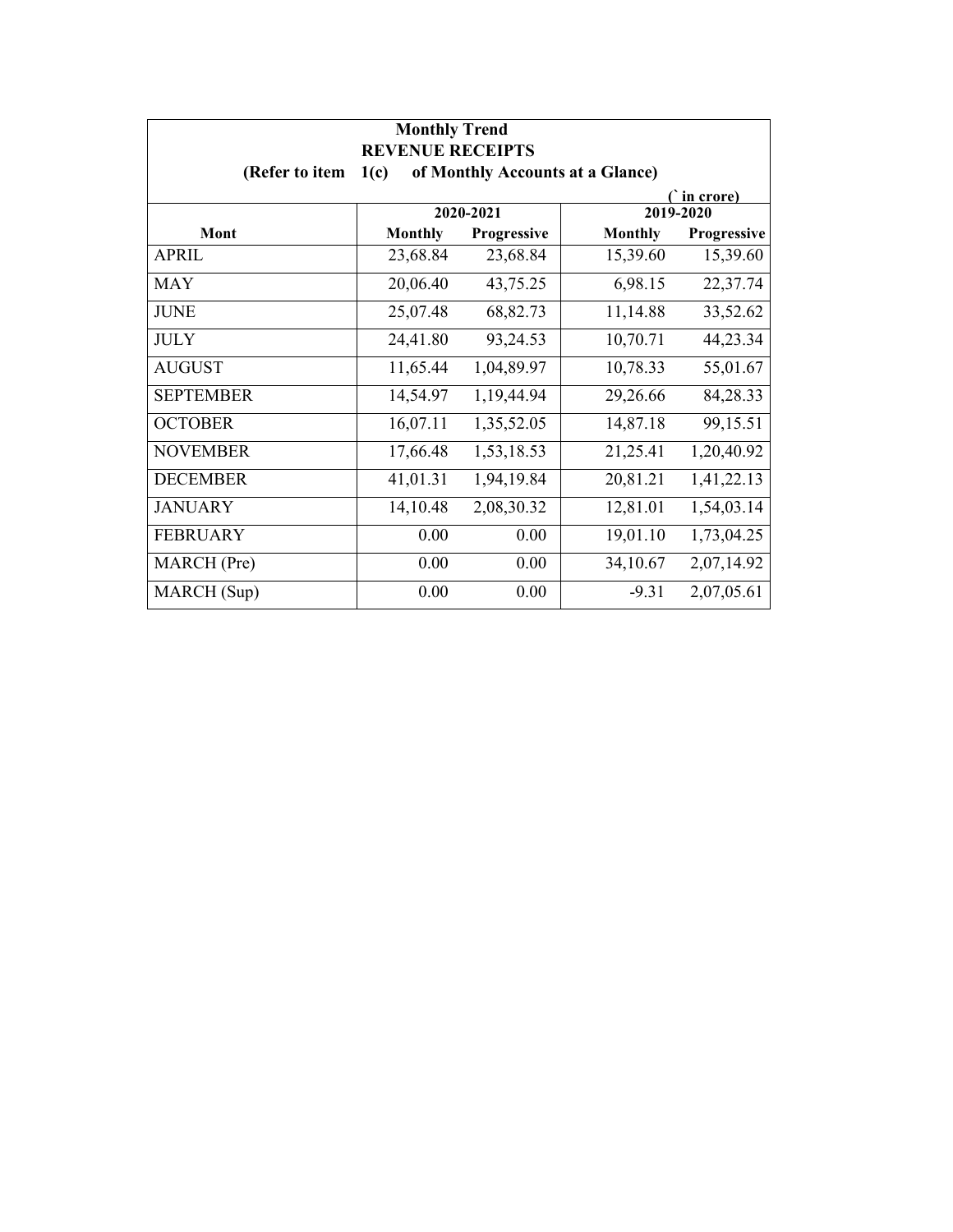| <b>Monthly Trend</b><br><b>CAPITAL RECEIPTS</b> |                |                    |                                  |             |  |
|-------------------------------------------------|----------------|--------------------|----------------------------------|-------------|--|
| (Refer to item                                  | 2(a)           |                    | of Monthly Accounts at a Glance) |             |  |
| ( in crore)                                     |                |                    |                                  |             |  |
|                                                 |                | 2020-2021          |                                  | 2019-2020   |  |
| Mont                                            | <b>Monthly</b> | <b>Progressive</b> | <b>Monthly</b>                   | Progressive |  |
| APRIL                                           | 0.20           | 0.20               | 0.21                             | 0.21        |  |
| MAY                                             | 0.20           | 0.40               | 5.20                             | 5.41        |  |
| <b>JUNE</b>                                     | $-0.01$        | 0.39               | 0.20                             | 5.61        |  |
| <b>JULY</b>                                     | 0.22           | 0.61               | 0.20                             | 5.81        |  |
| <b>AUGUST</b>                                   | 0.20           | 0.81               | 0.30                             | 6.11        |  |
| <b>SEPTEMBER</b>                                | 0.21           | 1.02               | 0.51                             | 6.62        |  |
| <b>OCTOBER</b>                                  | 0.30           | 1.32               | 0.04                             | 6.67        |  |
| <b>NOVEMBER</b>                                 | 0.21           | 1.53               | 0.22                             | 6.89        |  |
| <b>DECEMBER</b>                                 | 0.21           | 1.75               | 0.04                             | 6.93        |  |
| <b>JANUARY</b>                                  | 0.21           | 1.96               | 0.51                             | 7.44        |  |
| <b>FEBRUARY</b>                                 | 0.00           | 0.00               | 0.28                             | 7.72        |  |
| MARCH (Pre)                                     | 0.00           | 0.00               | 0.26                             | 7.97        |  |
| MARCH (Sup)                                     | 0.00           | 0.00               | 0.00                             | 7.98        |  |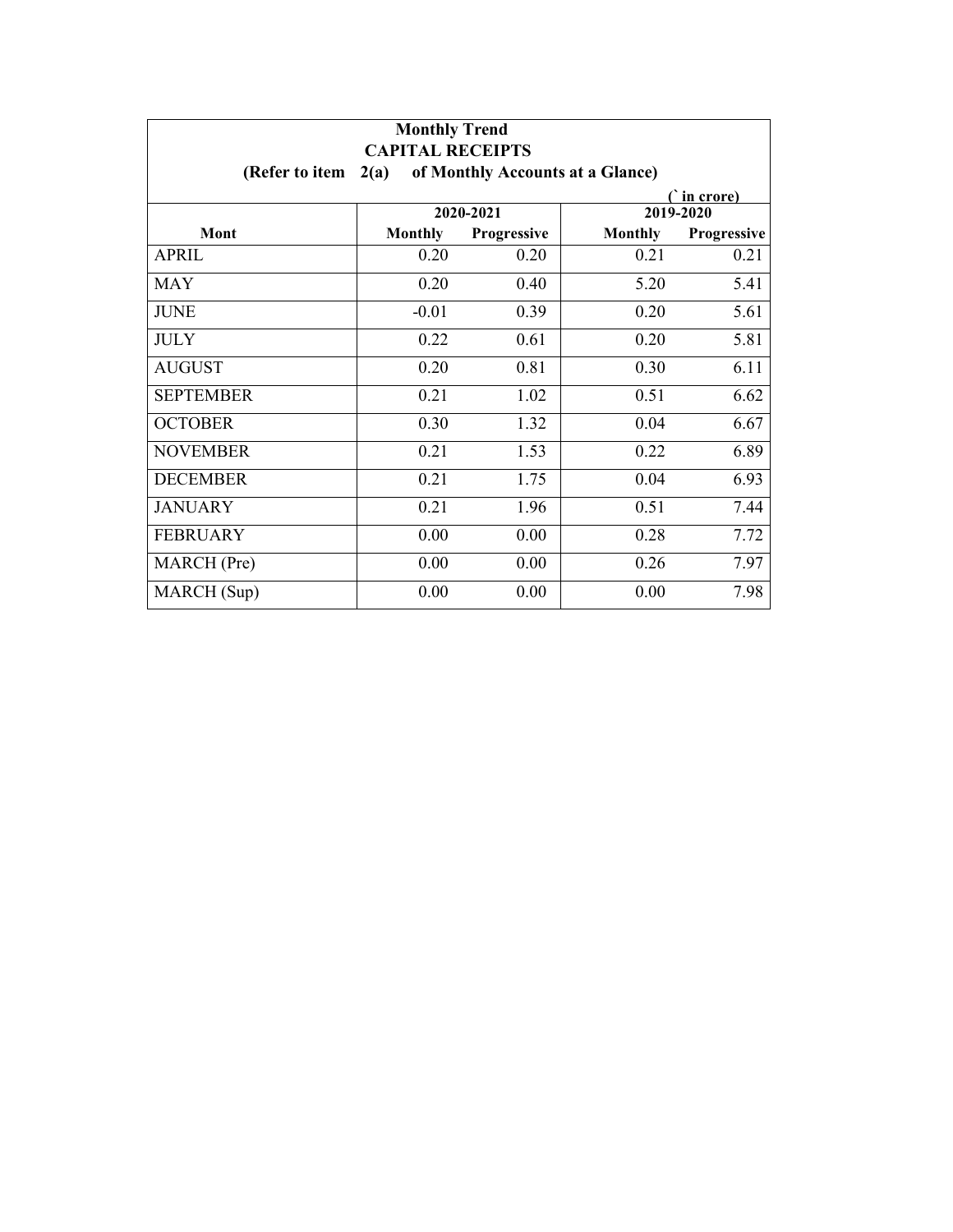| <b>Monthly Trend</b><br><b>CAPITAL RECEIPTS</b> |                |             |                                  |             |
|-------------------------------------------------|----------------|-------------|----------------------------------|-------------|
| (Refer to item                                  | 2(b)           |             | of Monthly Accounts at a Glance) |             |
| C in crore)                                     |                |             |                                  |             |
|                                                 |                | 2020-2021   |                                  | 2019-2020   |
| Mont                                            | <b>Monthly</b> | Progressive | <b>Monthly</b>                   | Progressive |
| <b>APRIL</b>                                    | 0.00           | 0.00        | 0.00                             | 0.00        |
| <b>MAY</b>                                      | 0.00           | 0.00        | 0.00                             | 0.00        |
| <b>JUNE</b>                                     | 0.00           | 0.00        | 0.00                             | 0.00        |
| <b>JULY</b>                                     | 0.00           | 0.00        | 0.00                             | 0.00        |
| <b>AUGUST</b>                                   | 0.00           | 0.00        | 0.00                             | 0.00        |
| <b>SEPTEMBER</b>                                | 0.00           | 0.00        | 0.00                             | 0.00        |
| <b>OCTOBER</b>                                  | 0.00           | 0.00        | 0.00                             | 0.00        |
| <b>NOVEMBER</b>                                 | 0.00           | 0.00        | 0.00                             | 0.00        |
| <b>DECEMBER</b>                                 | 0.00           | 0.00        | 0.00                             | 0.00        |
| <b>JANUARY</b>                                  | 0.00           | 0.00        | 0.00                             | 0.00        |
| <b>FEBRUARY</b>                                 | 0.00           | 0.00        | 0.00                             | 0.00        |
| MARCH (Pre)                                     | 0.00           | 0.00        | 0.00                             | 0.00        |
| MARCH (Sup)                                     | 0.00           | 0.00        | 0.00                             | 0.00        |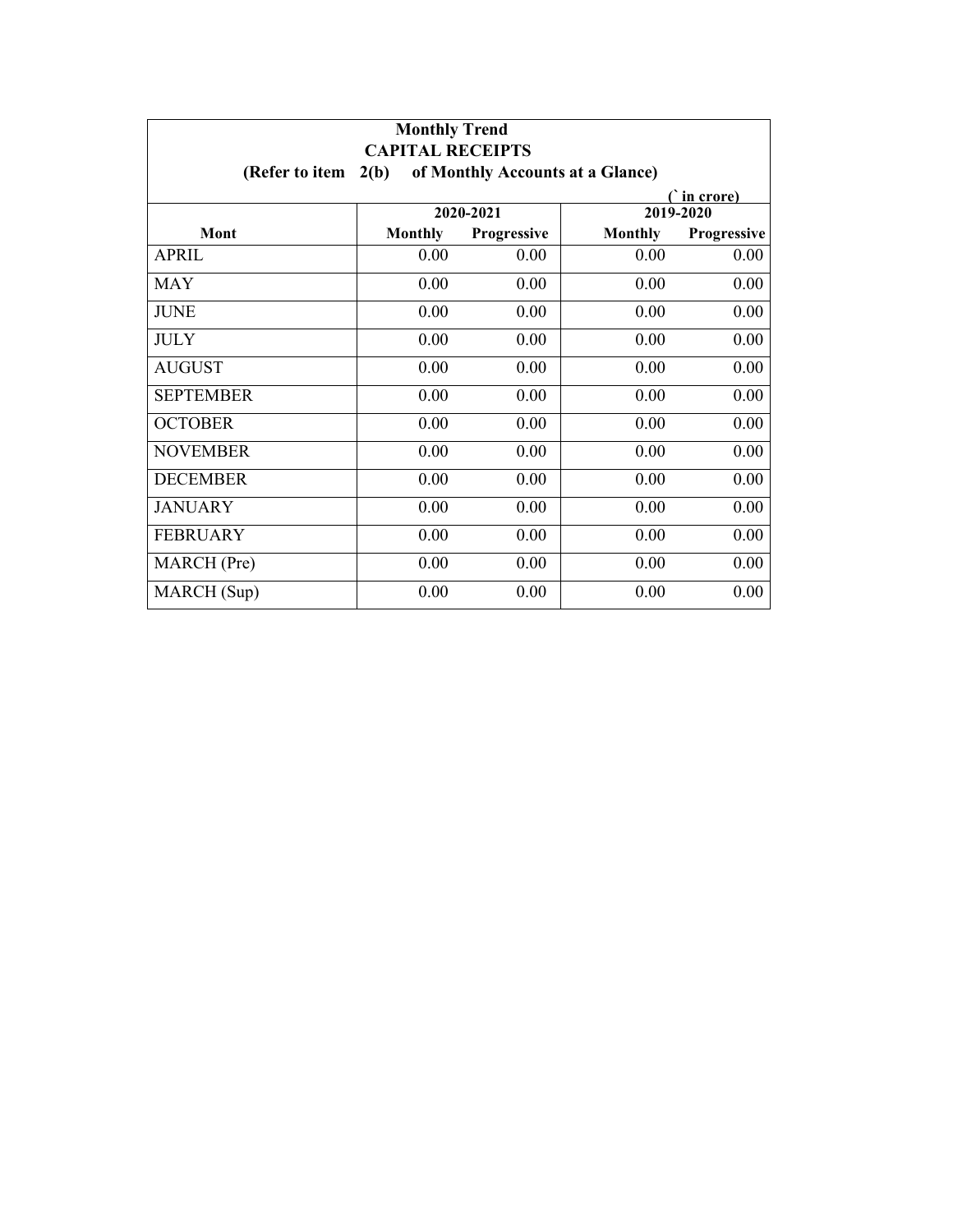| <b>Monthly Trend</b><br><b>CAPITAL RECEIPTS</b>            |                |             |                |             |  |
|------------------------------------------------------------|----------------|-------------|----------------|-------------|--|
| (Refer to item<br>of Monthly Accounts at a Glance)<br>2(c) |                |             |                |             |  |
| ( in crore)<br>2020-2021<br>2019-2020                      |                |             |                |             |  |
|                                                            |                |             |                |             |  |
| Mont                                                       | <b>Monthly</b> | Progressive | <b>Monthly</b> | Progressive |  |
| <b>APRIL</b>                                               | $-9,62.34$     | $-9,62.34$  | $-17,90.87$    | $-17,90.87$ |  |
| MAY                                                        | $-9,29.93$     | $-18,92.27$ | $-11,82.81$    | $-29,73.68$ |  |
| <b>JUNE</b>                                                | $-5,54.47$     | $-24,46.74$ | $-66.93$       | $-30,40.61$ |  |
| <b>JULY</b>                                                | $-1,21.78$     | $-25,68.52$ | 23,32.62       | $-7,07.99$  |  |
| <b>AUGUST</b>                                              | 13,47.89       | $-12,20.63$ | 21,34.73       | 14,26.74    |  |
| <b>SEPTEMBER</b>                                           | 6,20.78        | $-5,99.85$  | 21,63.19       | 35,89.93    |  |
| <b>OCTOBER</b>                                             | 15,64.36       | 9,64.51     | $-4,57.07$     | 31,32.86    |  |
| <b>NOVEMBER</b>                                            | 20,56.89       | 30,21.40    | 7,42.05        | 38,74.91    |  |
| <b>DECEMBER</b>                                            | 4,12.28        | 34,33.68    | 10,27.35       | 49,02.26    |  |
| <b>JANUARY</b>                                             | 35,65.31       | 69,98.99    | 32,22.31       | 99,15.44    |  |
| <b>FEBRUARY</b>                                            | 0.00           | 0.00        | 2,53.16        | 1,01,68.60  |  |
| MARCH (Pre)                                                | 0.00           | 0.00        | 55,32.38       | 1,57,00.98  |  |
| MARCH (Sup)                                                | 0.00           | 0.00        | $-8,04.35$     | 1,48,96.63  |  |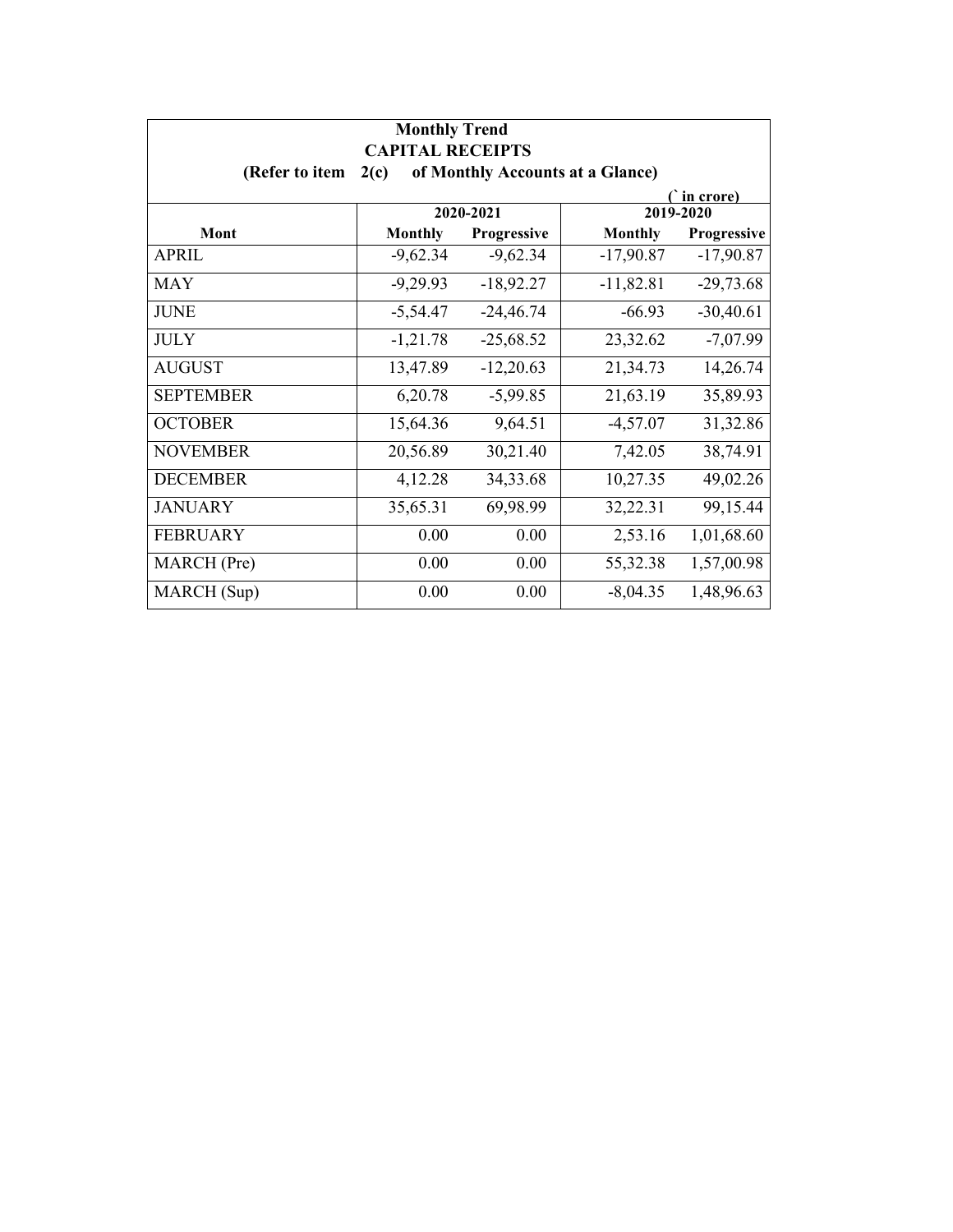| <b>Monthly Trend</b><br><b>REVENUE EXPENDITURE</b>         |                |             |                |             |  |
|------------------------------------------------------------|----------------|-------------|----------------|-------------|--|
| of Monthly Accounts at a Glance)<br>(Refer to item<br>4(a) |                |             |                |             |  |
| ∩`in crore)<br>2020-2021<br>2019-2020                      |                |             |                |             |  |
| Mont                                                       | <b>Monthly</b> | Progressive | <b>Monthly</b> | Progressive |  |
| <b>APRIL</b>                                               | 3,20.64        | 3,20.64     | 74.93          | 74.93       |  |
| <b>MAY</b>                                                 | 3,82.11        | 7,02.75     | 6,53.81        | 7,28.74     |  |
| <b>JUNE</b>                                                | 12,89.14       | 19,91.88    | 3,84.79        | 11,13.52    |  |
| <b>JULY</b>                                                | 10,96.00       | 30,87.88    | 15,32.62       | 26,46.15    |  |
| <b>AUGUST</b>                                              | 9,68.19        | 40,56.07    | 17,01.37       | 43,47.52    |  |
| <b>SEPTEMBER</b>                                           | 11,27.81       | 51,83.88    | 16,38.14       | 59,85.66    |  |
| <b>OCTOBER</b>                                             | 13,74.03       | 65,57.91    | 12,21.71       | 72,07.37    |  |
| <b>NOVEMBER</b>                                            | 17,37.01       | 82,94.92    | 17,08.05       | 89,15.42    |  |
| <b>DECEMBER</b>                                            | 23,19.85       | 1,06,14.77  | 8,91.68        | 98,07.11    |  |
| <b>JANUARY</b>                                             | 21,64.66       | 1,27,79.43  | 22,88.50       | 1,20,95.61  |  |
| <b>FEBRUARY</b>                                            | 0.00           | 0.00        | 20,98.03       | 1,41,93.64  |  |
| MARCH (Pre)                                                | 0.00           | 0.00        | 88,77.99       | 2,30,71.63  |  |
| MARCH (Sup)                                                | 0.00           | 0.00        | 2,32.71        | 2,33,04.34  |  |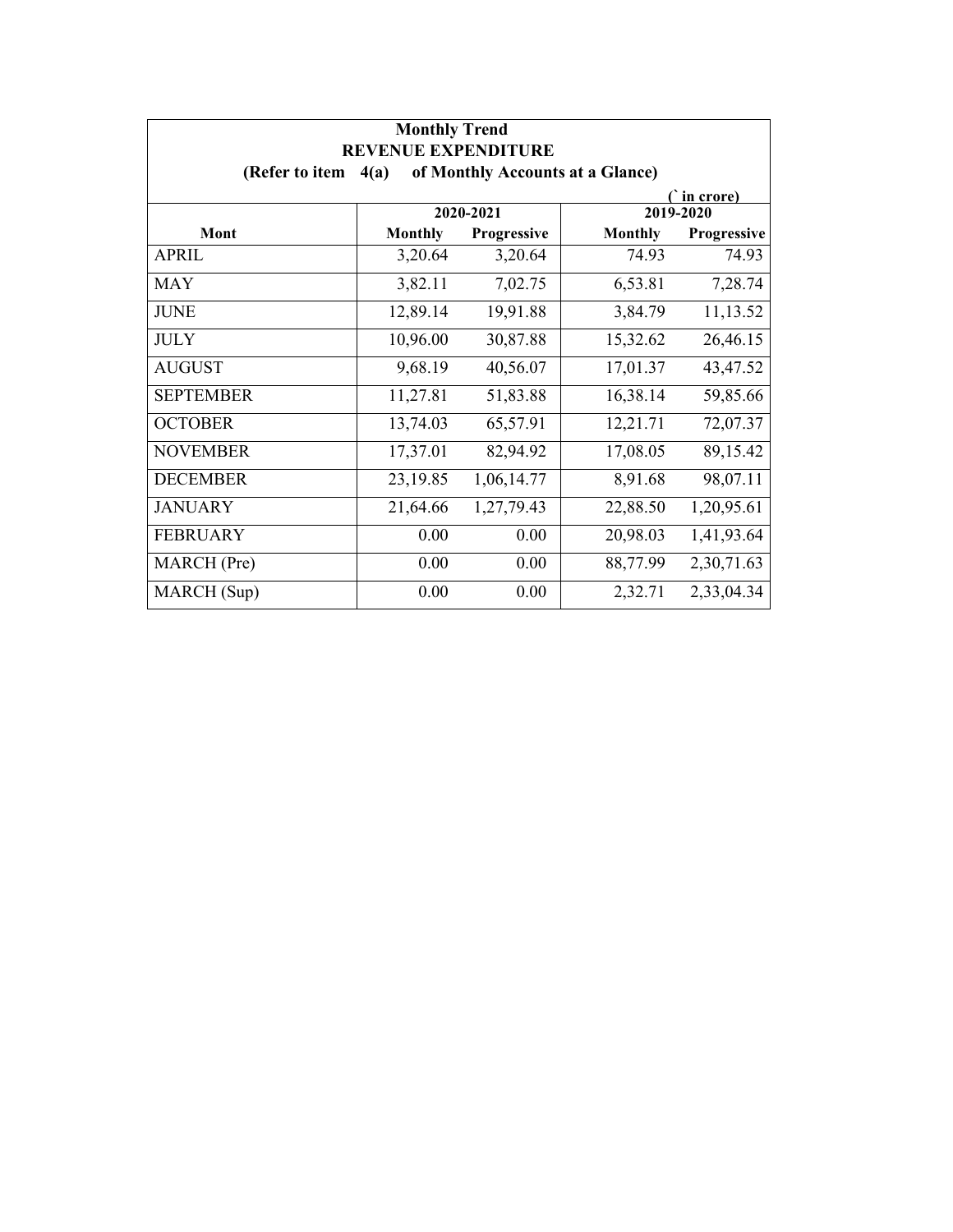| <b>Monthly Trend</b><br><b>REVENUE EXPENDITURE</b> |                                          |                                 |                |                          |  |
|----------------------------------------------------|------------------------------------------|---------------------------------|----------------|--------------------------|--|
| (Refer to item                                     | of Monthly Accounts at a Glance)<br>4(b) |                                 |                |                          |  |
|                                                    |                                          |                                 |                | ∩`in crore)              |  |
| Mont                                               | <b>Monthly</b>                           | 2020-2021<br><b>Progressive</b> | <b>Monthly</b> | 2019-2020<br>Progressive |  |
| APRIL                                              | 2,21.20                                  | 2,21.20                         | 1,89.70        | 1,89.70                  |  |
| <b>MAY</b>                                         | 2,30.84                                  | 4,52.05                         | 1,61.37        | 3,51.08                  |  |
| <b>JUNE</b>                                        | 3,47.19                                  | 7,99.23                         | 2,77.42        | 6,28.50                  |  |
| <b>JULY</b>                                        | 52.34                                    | 8,51.58                         | 2,41.00        | 8,69.50                  |  |
| <b>AUGUST</b>                                      | 4,64.43                                  | 13,16.01                        | 4,57.94        | 13,27.44                 |  |
| <b>SEPTEMBER</b>                                   | 4,87.72                                  | 18,03.72                        | 3,66.99        | 16,94.43                 |  |
| <b>OCTOBER</b>                                     | 2,48.44                                  | 20,52.16                        | 1,95.89        | 18,90.32                 |  |
| <b>NOVEMBER</b>                                    | 2,27.40                                  | 22,79.56                        | 1,85.42        | 20,75.74                 |  |
| <b>DECEMBER</b>                                    | 5,95.40                                  | 28,74.96                        | 2,28.22        | 23,03.96                 |  |
| <b>JANUARY</b>                                     | 3,71.01                                  | 32,45.97                        | 2,97.93        | 26,01.89                 |  |
| <b>FEBRUARY</b>                                    | 0.00                                     | 0.00                            | 24,25.60       | 50,27.49                 |  |
| MARCH (Pre)                                        | 0.00                                     | 0.00                            | 4,30.99        | 54,58.48                 |  |
| MARCH (Sup)                                        | 0.00                                     | 0.00                            | $-10,38.93$    | 44, 19.55                |  |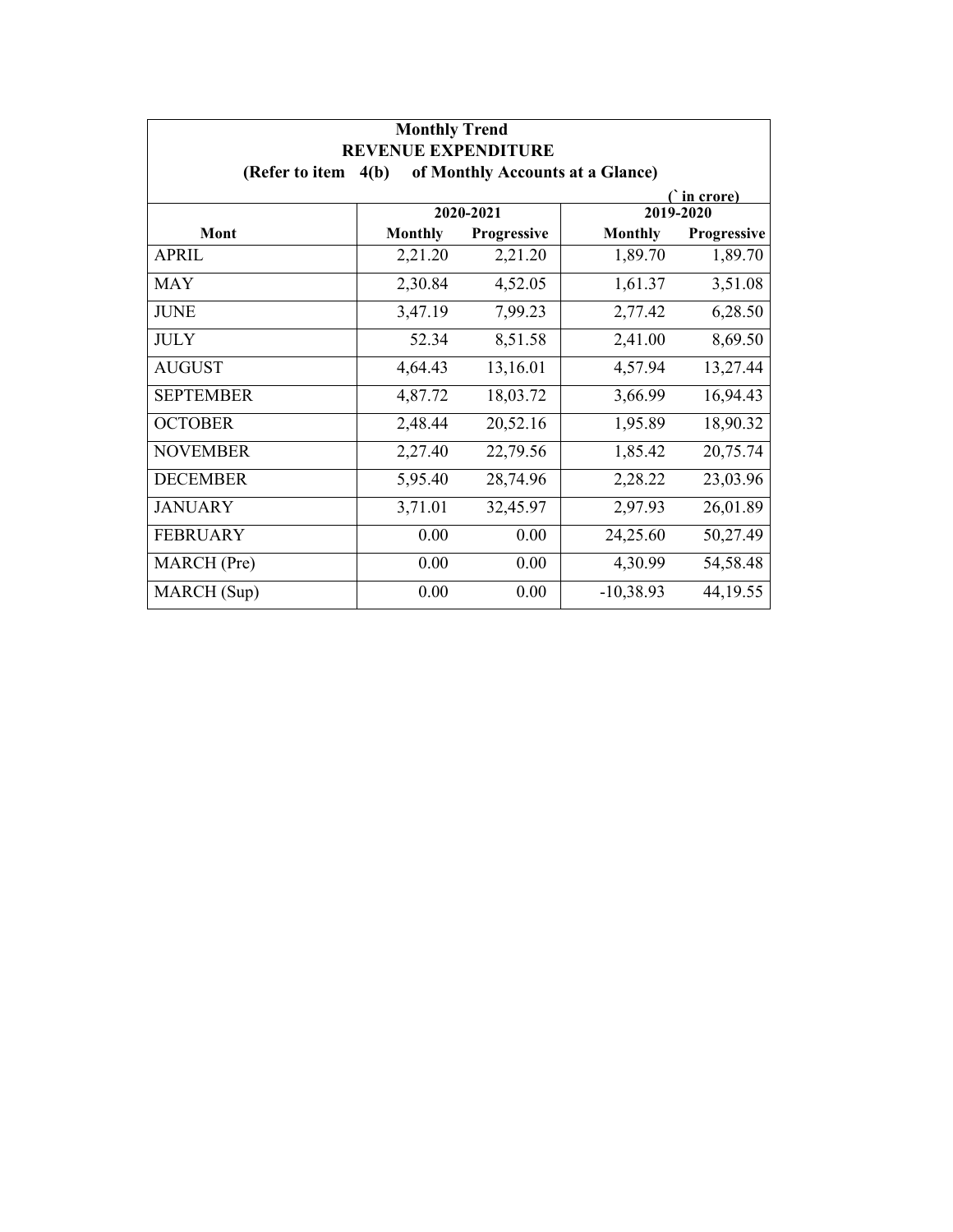| <b>Monthly Trend</b><br><b>REVENUE EXPENDITURE</b>         |                |             |                |             |  |
|------------------------------------------------------------|----------------|-------------|----------------|-------------|--|
| of Monthly Accounts at a Glance)<br>(Refer to item<br>4(c) |                |             |                |             |  |
| ∩`in crore)<br>2020-2021<br>2019-2020                      |                |             |                |             |  |
| Mont                                                       | <b>Monthly</b> | Progressive | <b>Monthly</b> | Progressive |  |
| <b>APRIL</b>                                               | 18,91.48       | 18,91.48    | 17,61.47       | 17,61.47    |  |
| <b>MAY</b>                                                 | 20,34.01       | 39,25.49    | 18,47.18       | 36,08.65    |  |
| <b>JUNE</b>                                                | 20,89.99       | 60,15.48    | 19,06.75       | 55,15.41    |  |
| <b>JULY</b>                                                | 19,54.11       | 79,69.59    | 22,22.49       | 77,37.89    |  |
| <b>AUGUST</b>                                              | 21,78.09       | 1,01,47.68  | 24,05.10       | 1,01,42.99  |  |
| <b>SEPTEMBER</b>                                           | 21,29.07       | 1,22,76.76  | 29,89.39       | 1,31,32.38  |  |
| <b>OCTOBER</b>                                             | 25,24.01       | 1,48,00.77  | 10,12.97       | 1,41,45.35  |  |
| <b>NOVEMBER</b>                                            | 24,78.85       | 1,72,79.62  | 24,46.99       | 1,65,92.34  |  |
| <b>DECEMBER</b>                                            | 21,64.80       | 1,94,44.42  | 27,36.68       | 1,93,29.02  |  |
| <b>JANUARY</b>                                             | 20,61.55       | 2,15,05.97  | 15,49.94       | 2,08,78.96  |  |
| <b>FEBRUARY</b>                                            | 0.00           | 0.00        | 16,08.35       | 2,24,87.31  |  |
| MARCH (Pre)                                                | 0.00           | 0.00        | 49,42.69       | 2,74,30.00  |  |
| MARCH (Sup)                                                | 0.00           | 0.00        | 7.04           | 2,74,37.04  |  |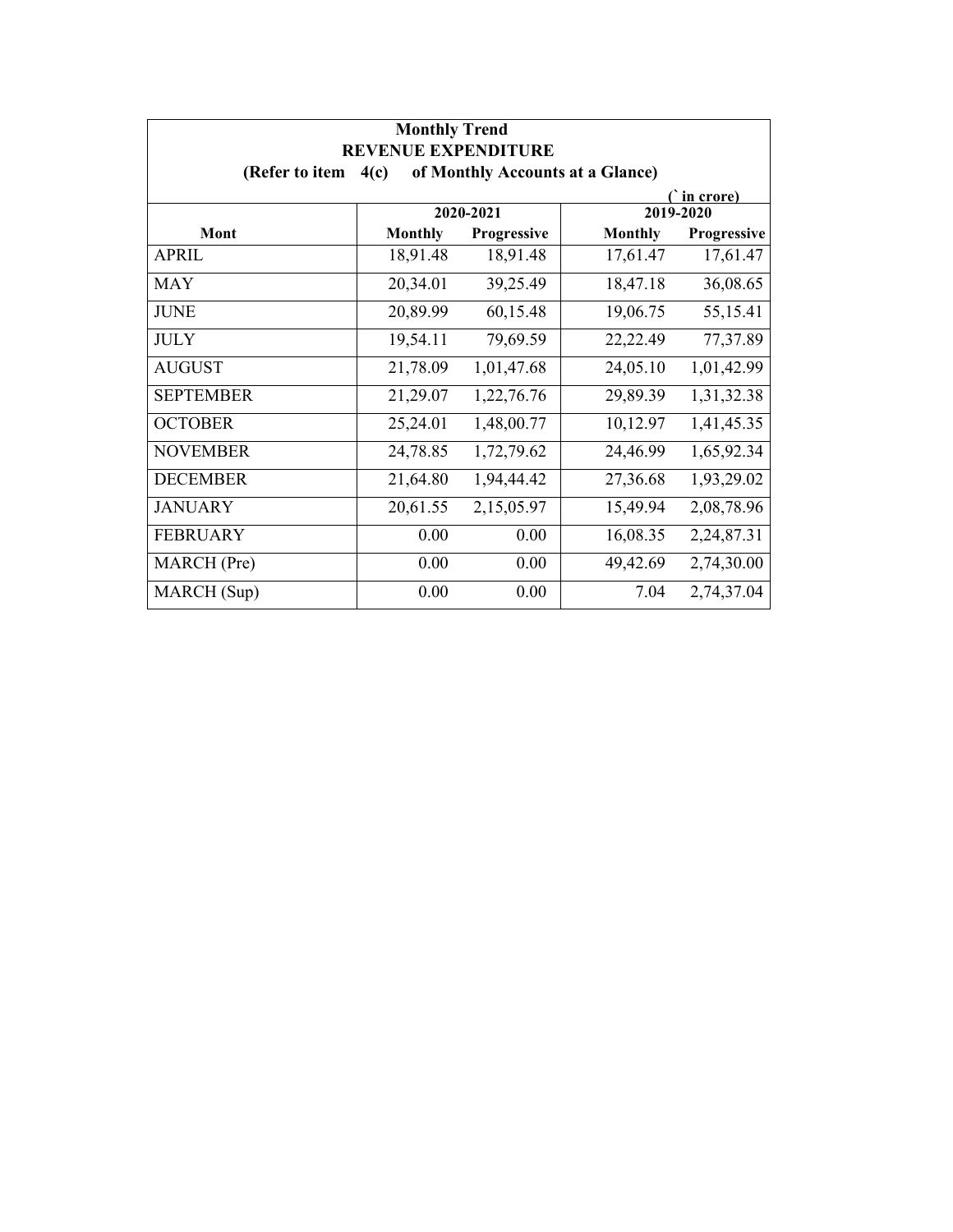| <b>Monthly Trend</b><br><b>REVENUE EXPENDITURE</b> |                                          |             |                |             |  |
|----------------------------------------------------|------------------------------------------|-------------|----------------|-------------|--|
| (Refer to item                                     | of Monthly Accounts at a Glance)<br>4(d) |             |                |             |  |
| ∩`in crore)<br>2020-2021<br>2019-2020              |                                          |             |                |             |  |
| Mont                                               | <b>Monthly</b>                           | Progressive | <b>Monthly</b> | Progressive |  |
| <b>APRIL</b>                                       | 4,97.12                                  | 4,97.12     | 8,72.64        | 8,72.64     |  |
| <b>MAY</b>                                         | 8,46.17                                  | 13,43.29    | 6,56.98        | 15,29.61    |  |
| <b>JUNE</b>                                        | 8,07.48                                  | 21,50.76    | 5,21.41        | 20,51.02    |  |
| <b>JULY</b>                                        | 7,63.93                                  | 29,14.69    | 6,90.60        | 27,41.62    |  |
| <b>AUGUST</b>                                      | 8,05.59                                  | 37,20.28    | 6,46.87        | 33,88.49    |  |
| <b>SEPTEMBER</b>                                   | 7,52.94                                  | 44,73.22    | 13,65.63       | 47,54.12    |  |
| <b>OCTOBER</b>                                     | 13,31.59                                 | 58,04.80    | 73.54          | 48,27.66    |  |
| <b>NOVEMBER</b>                                    | 7,82.06                                  | 65,86.86    | 5,99.84        | 54,27.50    |  |
| <b>DECEMBER</b>                                    | 6,98.24                                  | 72,85.10    | 2,04.60        | 56,32.10    |  |
| <b>JANUARY</b>                                     | 10,53.04                                 | 83,38.14    | 10,41.46       | 66,73.56    |  |
| <b>FEBRUARY</b>                                    | 0.00                                     | 0.00        | 3.55           | 66,77.11    |  |
| MARCH (Pre)                                        | 0.00                                     | 0.00        | 29,64.50       | 96,41.61    |  |
| MARCH (Sup)                                        | 0.00                                     | 0.00        | 0.00           | 96,41.61    |  |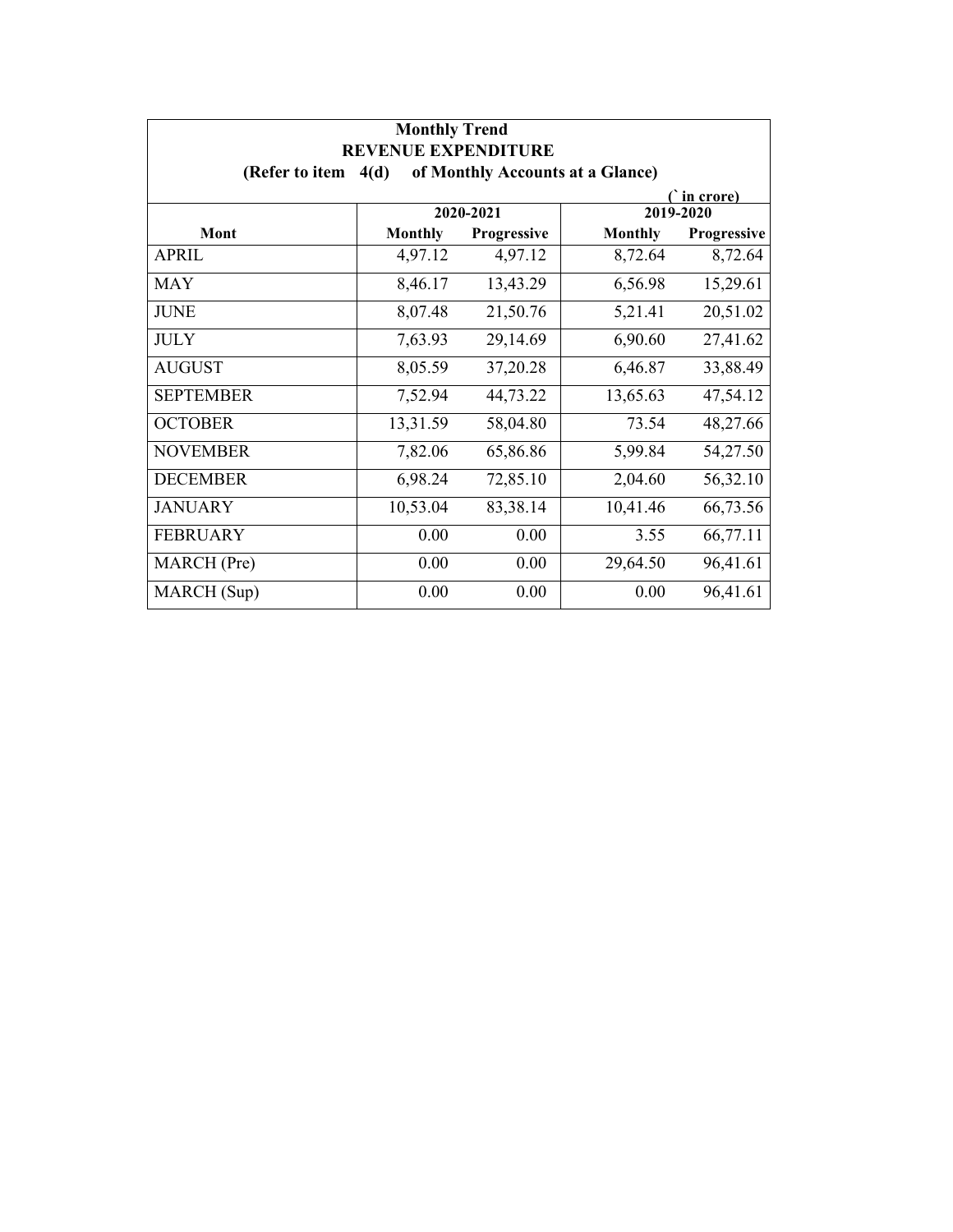| <b>Monthly Trend</b><br><b>REVENUE EXPENDITURE</b><br>of Monthly Accounts at a Glance)<br>(Refer to item<br>4(e) |                |             |                |             |
|------------------------------------------------------------------------------------------------------------------|----------------|-------------|----------------|-------------|
|                                                                                                                  |                |             |                |             |
|                                                                                                                  |                | 2020-2021   |                | 2019-2020   |
| Mont                                                                                                             | <b>Monthly</b> | Progressive | <b>Monthly</b> | Progressive |
| <b>APRIL</b>                                                                                                     | 0.00           | 0.00        | 0.00           | 0.00        |
| <b>MAY</b>                                                                                                       | 0.00           | 0.00        | 0.00           | 0.00        |
| <b>JUNE</b>                                                                                                      | 0.00           | 0.00        | 0.00           | 0.00        |
| <b>JULY</b>                                                                                                      | 3,05.20        | 3,05.20     | 93.88          | 93.88       |
| <b>AUGUST</b>                                                                                                    | 4,70.43        | 7,75.63     | 5,19.81        | 6,13.69     |
| <b>SEPTEMBER</b>                                                                                                 | 25.12          | 8,00.76     | 0.00           | 6,13.69     |
| <b>OCTOBER</b>                                                                                                   | 27.91          | 8,28.67     | 0.00           | 6,13.69     |
| <b>NOVEMBER</b>                                                                                                  | 22.34          | 8,51.01     | 49.33          | 6,63.01     |
| <b>DECEMBER</b>                                                                                                  | 47.35          | 8,98.35     | 68.27          | 7,31.28     |
| <b>JANUARY</b>                                                                                                   | 4,55.28        | 13,53.63    | 0.00           | 7,31.28     |
| <b>FEBRUARY</b>                                                                                                  | 0.00           | 0.00        | 10.27          | 7,41.56     |
| MARCH (Pre)                                                                                                      | 0.00           | 0.00        | 2,54.59        | 9,96.15     |
| MARCH (Sup)                                                                                                      | 0.00           | 0.00        | 0.00           | 9,96.15     |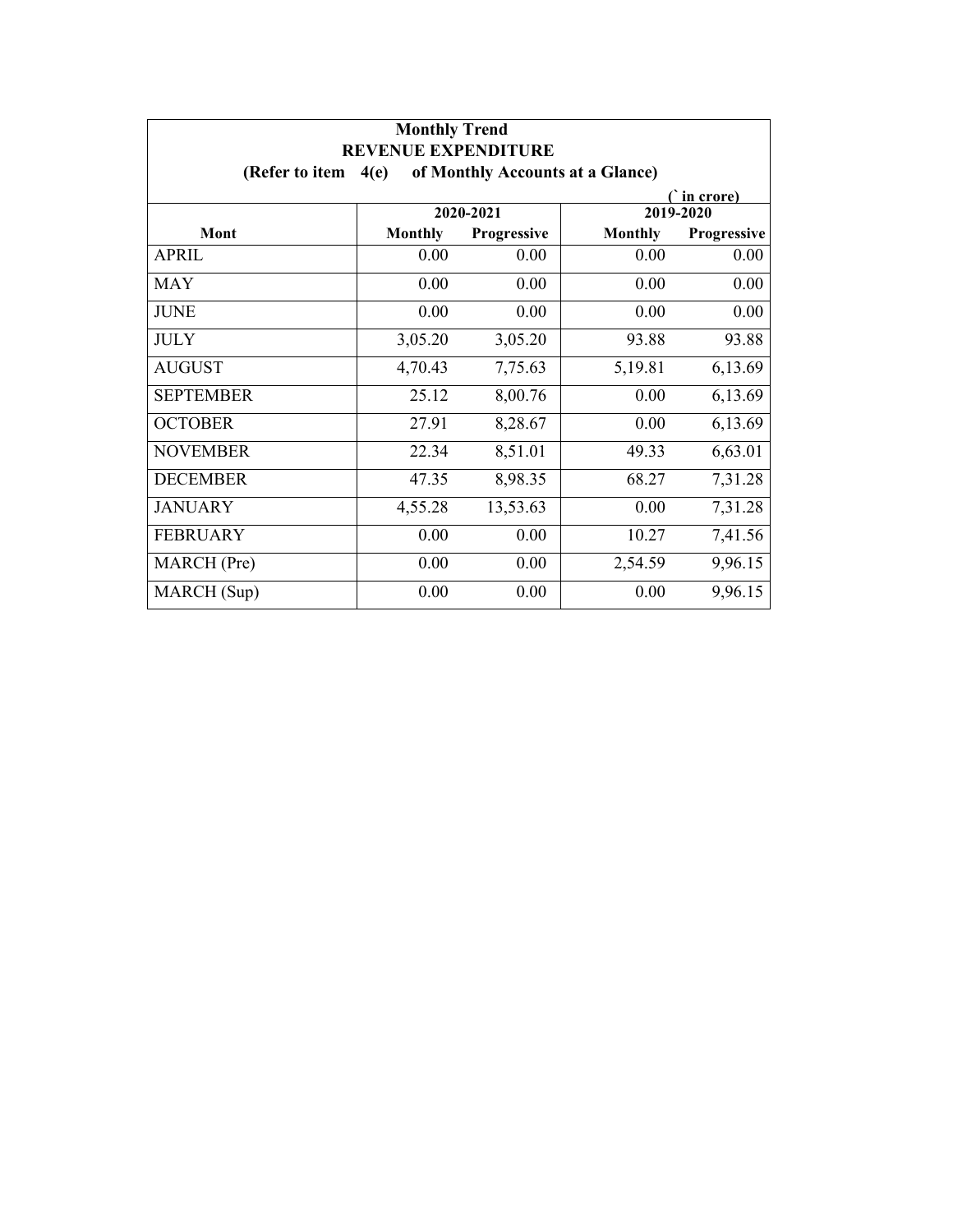| <b>Monthly Trend</b><br><b>CAPITAL EXPENDITURE</b><br>of Monthly Accounts at a Glance)<br>(Refer to item<br>5(a) |                |             |                |             |  |  |  |
|------------------------------------------------------------------------------------------------------------------|----------------|-------------|----------------|-------------|--|--|--|
|                                                                                                                  |                |             |                |             |  |  |  |
|                                                                                                                  | 2020-2021      |             |                | 2019-2020   |  |  |  |
| Mont                                                                                                             | <b>Monthly</b> | Progressive | <b>Monthly</b> | Progressive |  |  |  |
| <b>APRIL</b>                                                                                                     | 5.65           | 5.65        | 0.95           | 0.95        |  |  |  |
| MAY                                                                                                              | 4,10.43        | 4,16.07     | 2,42.05        | 2,43.01     |  |  |  |
| <b>JUNE</b>                                                                                                      | 1,85.84        | 6,01.91     | 9,31.47        | 11,74.47    |  |  |  |
| <b>JULY</b>                                                                                                      | 9,15.43        | 15,17.35    | 5,89.78        | 17,64.26    |  |  |  |
| <b>AUGUST</b>                                                                                                    | 1,79.75        | 16,97.09    | 3,24.65        | 20,88.91    |  |  |  |
| <b>SEPTEMBER</b>                                                                                                 | 4,91.32        | 21,88.41    | 10,89.55       | 31,78.45    |  |  |  |
| <b>OCTOBER</b>                                                                                                   | 7,18.98        | 29,07.40    | 8,25.35        | 40,03.80    |  |  |  |
| <b>NOVEMBER</b>                                                                                                  | 15,58.47       | 44,65.87    | 4,82.62        | 44,86.42    |  |  |  |
| <b>DECEMBER</b>                                                                                                  | 16,69.04       | 61,34.91    | 13,64.62       | 58,51.04    |  |  |  |
| <b>JANUARY</b>                                                                                                   | 7,02.85        | 68, 37. 76  | 16,76.38       | 75,27.42    |  |  |  |
| <b>FEBRUARY</b>                                                                                                  | 0.00           | 0.00        | 12,34.81       | 87,62.22    |  |  |  |
| MARCH (Pre)                                                                                                      | 0.00           | 0.00        | 43,94.37       | 1,31,56.60  |  |  |  |
| MARCH (Sup)                                                                                                      | 0.00           | 0.00        | 28.95          | 1,31,85.55  |  |  |  |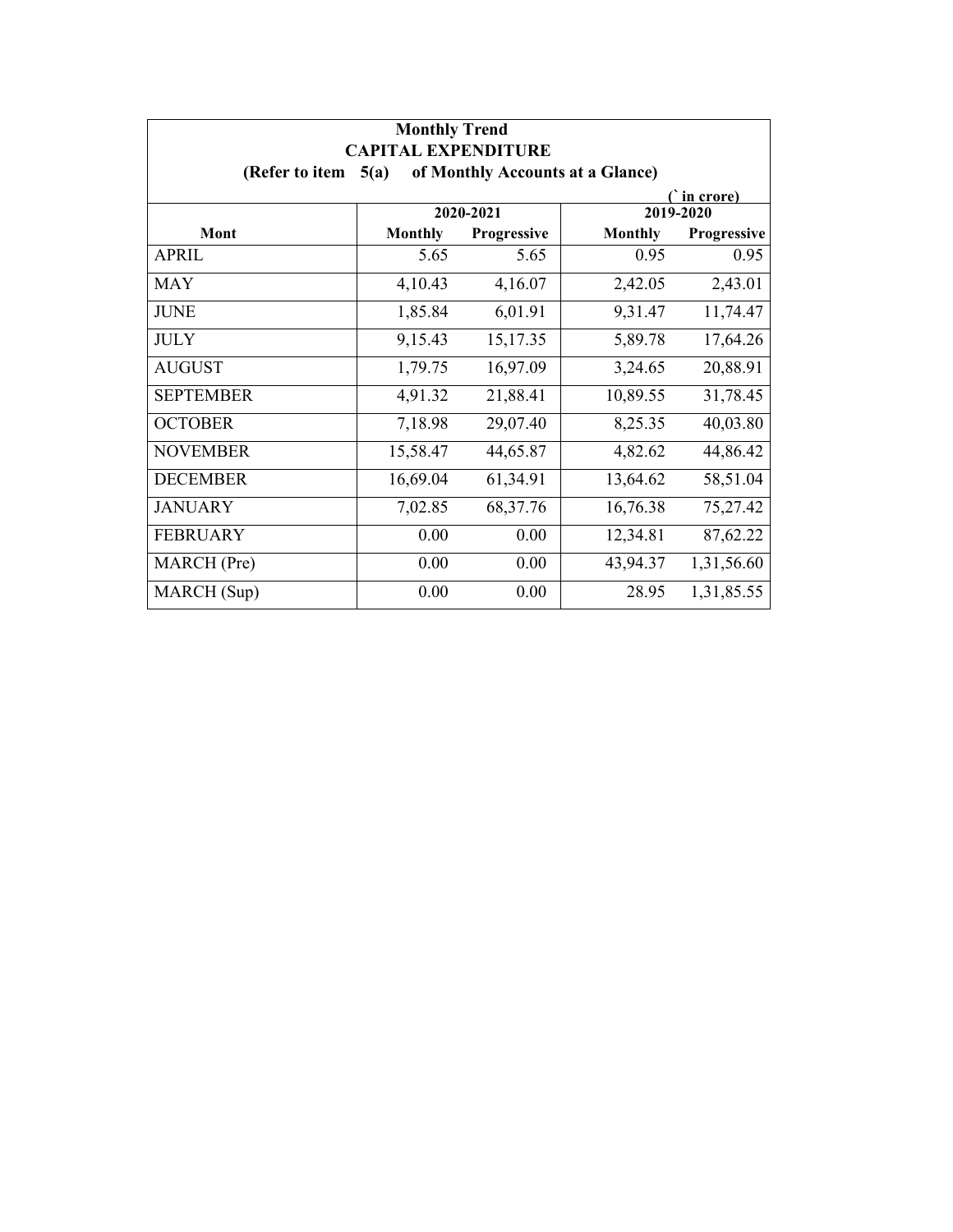| <b>Monthly Trend</b><br><b>CAPITAL EXPENDITURE</b>          |                |             |                |                          |  |  |  |  |
|-------------------------------------------------------------|----------------|-------------|----------------|--------------------------|--|--|--|--|
| (Refer to item $5(b)$ )<br>of Monthly Accounts at a Glance) |                |             |                |                          |  |  |  |  |
|                                                             |                | 2020-2021   |                | ( in crore)<br>2019-2020 |  |  |  |  |
| Mont                                                        | <b>Monthly</b> | Progressive | <b>Monthly</b> | Progressive              |  |  |  |  |
| <b>APRIL</b>                                                | 0.00           | 0.00        | 0.00           | 0.00                     |  |  |  |  |
| <b>MAY</b>                                                  | 0.00           | 0.00        | 0.00           | 0.00                     |  |  |  |  |
| <b>JUNE</b>                                                 | 0.00           | 0.00        | 0.00           | 0.01                     |  |  |  |  |
| <b>JULY</b>                                                 | 0.00           | 0.00        | 0.00           | 0.01                     |  |  |  |  |
| <b>AUGUST</b>                                               | 0.00           | 0.00        | 0.01           | 0.01                     |  |  |  |  |
| <b>SEPTEMBER</b>                                            | 0.00           | 0.00        | 0.00           | 0.01                     |  |  |  |  |
| <b>OCTOBER</b>                                              | 0.00           | 0.00        | 0.01           | 0.01                     |  |  |  |  |
| <b>NOVEMBER</b>                                             | 0.00           | 0.00        | 0.01           | 0.01                     |  |  |  |  |
| <b>DECEMBER</b>                                             | 0.00           | 0.00        | 0.01           | 0.01                     |  |  |  |  |
| <b>JANUARY</b>                                              | 0.00           | 0.00        | 0.01           | 0.01                     |  |  |  |  |
| <b>FEBRUARY</b>                                             | 0.00           | 0.00        | 0.01           | 0.01                     |  |  |  |  |
| MARCH (Pre)                                                 | 0.00           | 0.00        | 0.06           | 0.01                     |  |  |  |  |
| MARCH (Sup)                                                 | 0.00           | 0.00        | 0.00           | 0.01                     |  |  |  |  |